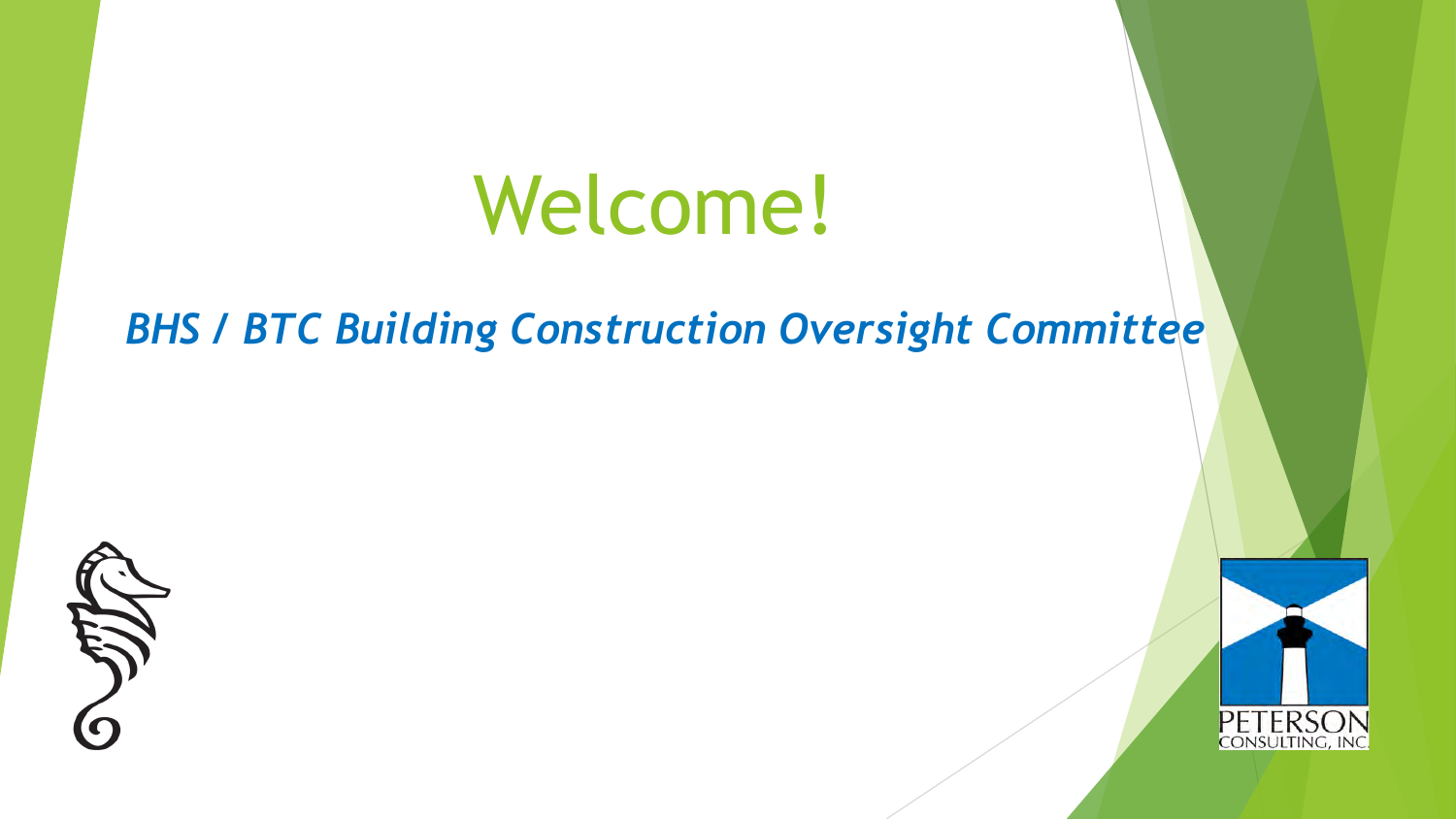# AGENDA

|                       | Welcome                                                            | 5 minutes  |
|-----------------------|--------------------------------------------------------------------|------------|
|                       | Introductions                                                      | 7 minutes  |
| $\blacktriangleright$ | Purpose of the BHS / BTC Building Construction Oversight Committee | 3 minutes  |
|                       | <b>Owner's Project Manager</b>                                     | 5 minutes  |
|                       | Purpose<br>$\bullet$                                               |            |
|                       | <b>Selection Process</b>                                           |            |
|                       | <b>Background</b>                                                  |            |
| $\blacktriangleright$ | What has been happening since the November bond vote?              | 20 minutes |
|                       | BCOC member questions and comments                                 | 15 minutes |
|                       | Structure and timing of future BCOC meetings                       | 5 minutes  |
|                       | Opportunity to view current plans                                  | 30 minutes |
|                       | Total Time: 90 Minutes (5:30 - 7:00)                               |            |
|                       |                                                                    |            |

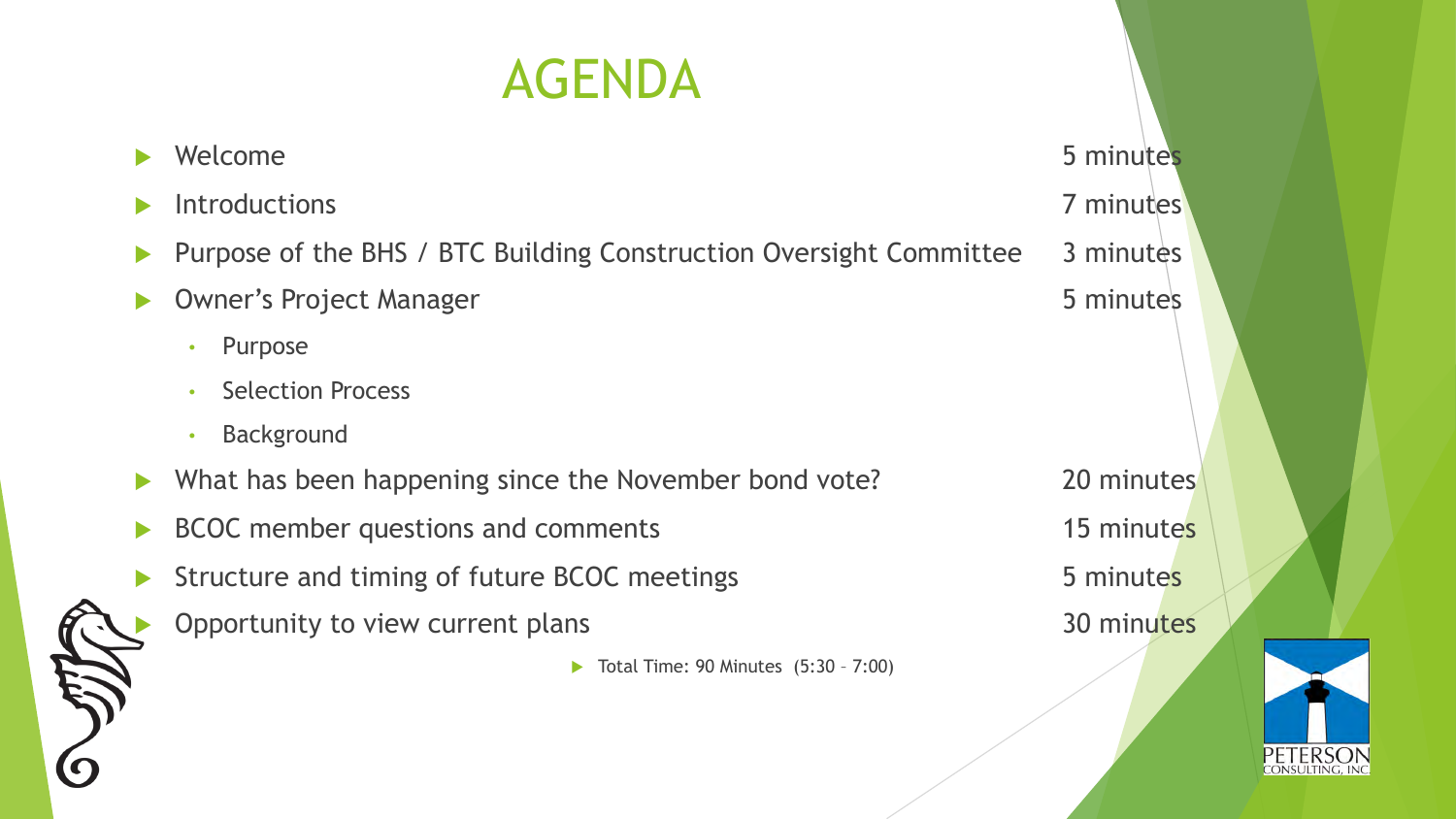#### **Introductions**

- ▶ BHS / BTC Building Construction Oversight Committee:
	- **Clare Wool** Chair, Burlington Board of School Commissioners
	- **Keith Pillsbury** Burlington Board of School Commissioners
	- **Marty Spaulding BSD Director of Property Services**
	- **Noel Green** BHS Principal
	- **Nathan Lavery** Director of Finance
	- u **Kate Stein** BHS Parent and Substitute Teacher
	- Erik Hoekstra Principal, Redstone Development
	- **Peter Bahrenburg Owner, The Bagel**
	- u **Jordan Redell** Mayor's Chief of Staff
	- **Tom Peterson Owner's Project Manager**

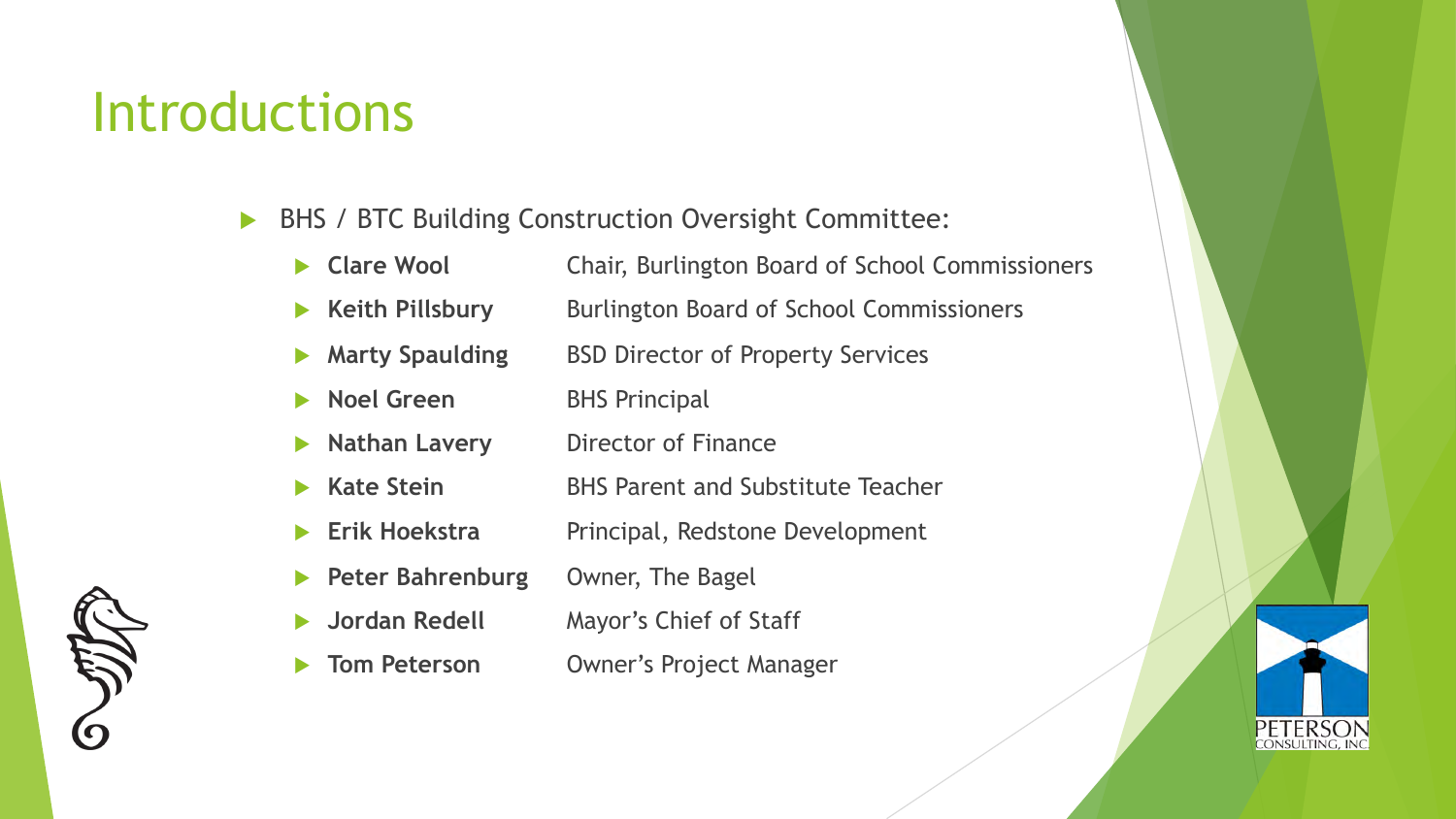# Purpose of the BHS/BTC Building Construction Oversight Committee

- Ensure that the project is carried out in a manner that is fiscally responsible and achieves educational and community goals
- Ensure the Board of School Commissioners is fully informed & accountable
- Provide regular project updates to Board of School Commissioners
- Provide regular project updates to City's Board of Finance
- Hire an Owner's Project Manager

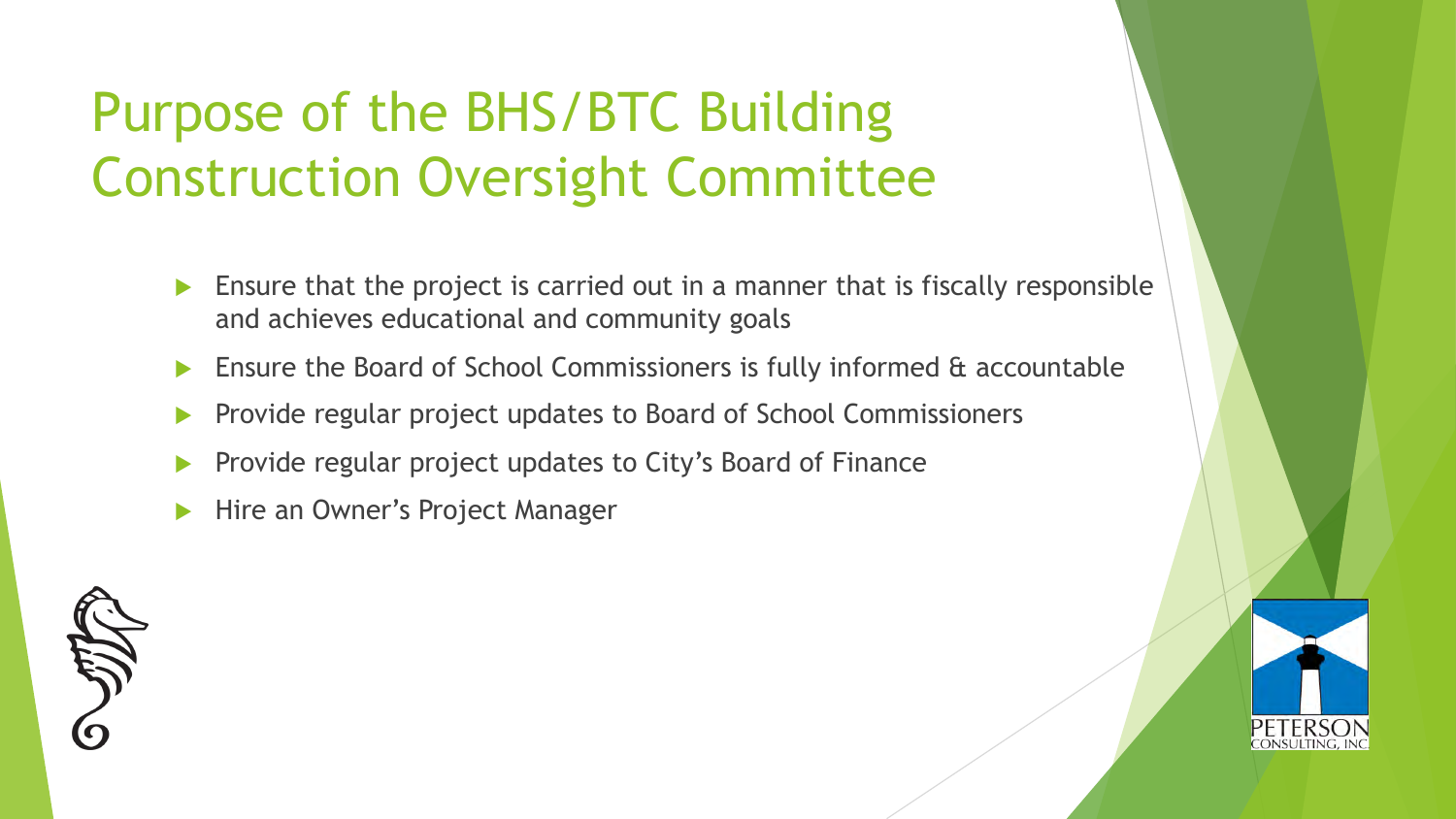#### What is an Owner's Project Manager?

- **Per the Memorandum of Understanding between the Burlington School District** and the City, The Owner's Project Manager (OPM)…
- "...will report to the Director of Property Services, be responsible for the *management of all contracts on behalf of the BSD, and serve as the "point person" for the BHS Building Construction Oversight Committee."*
- Some of the assigned duties, taken from the RFP...
	- Coordinate operations of the BHS/BTC BCOC
	- Coordinate & manage services of architects, engineers, Construction Manager, etc.
	- Monitor & review schedule
	- Monitor and review budgets and provide updates
	- Track permitting requirements and provide status updates to BSD
	- Provide Value Management oversight

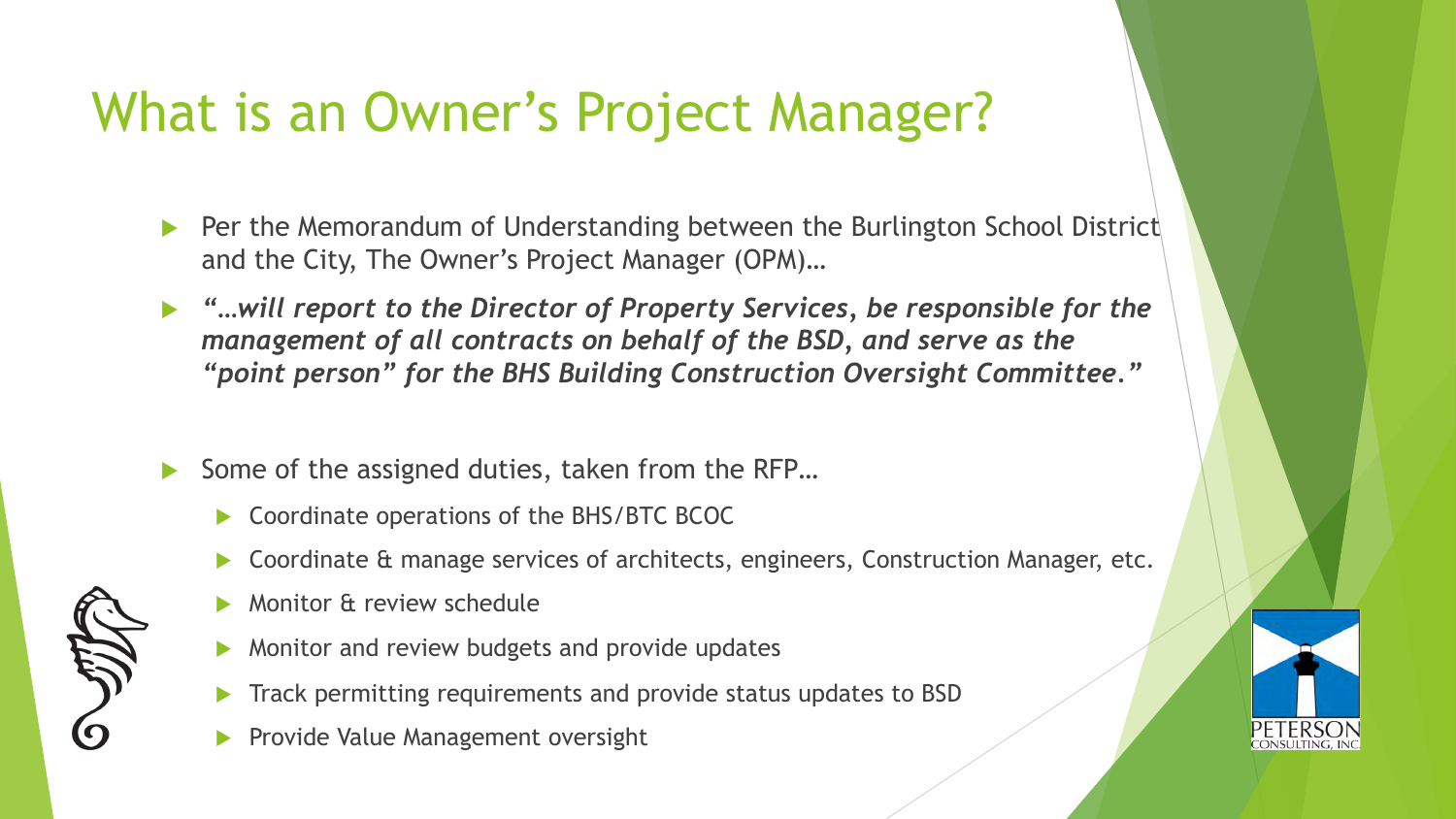#### The OPM Selection Process

- March 13, 2019, Request for Proposals Issued
- April 12, 2019, Proposals from OPM candidates received
- April 22, 2019, OPM Candidates Interviewed by BHS/BTC BCOC
- April 26, 2019, Selection of Peterson Consulting approved by Board of Finance
- May 7, 2019, Selection of Peterson Consulting approved by School Board



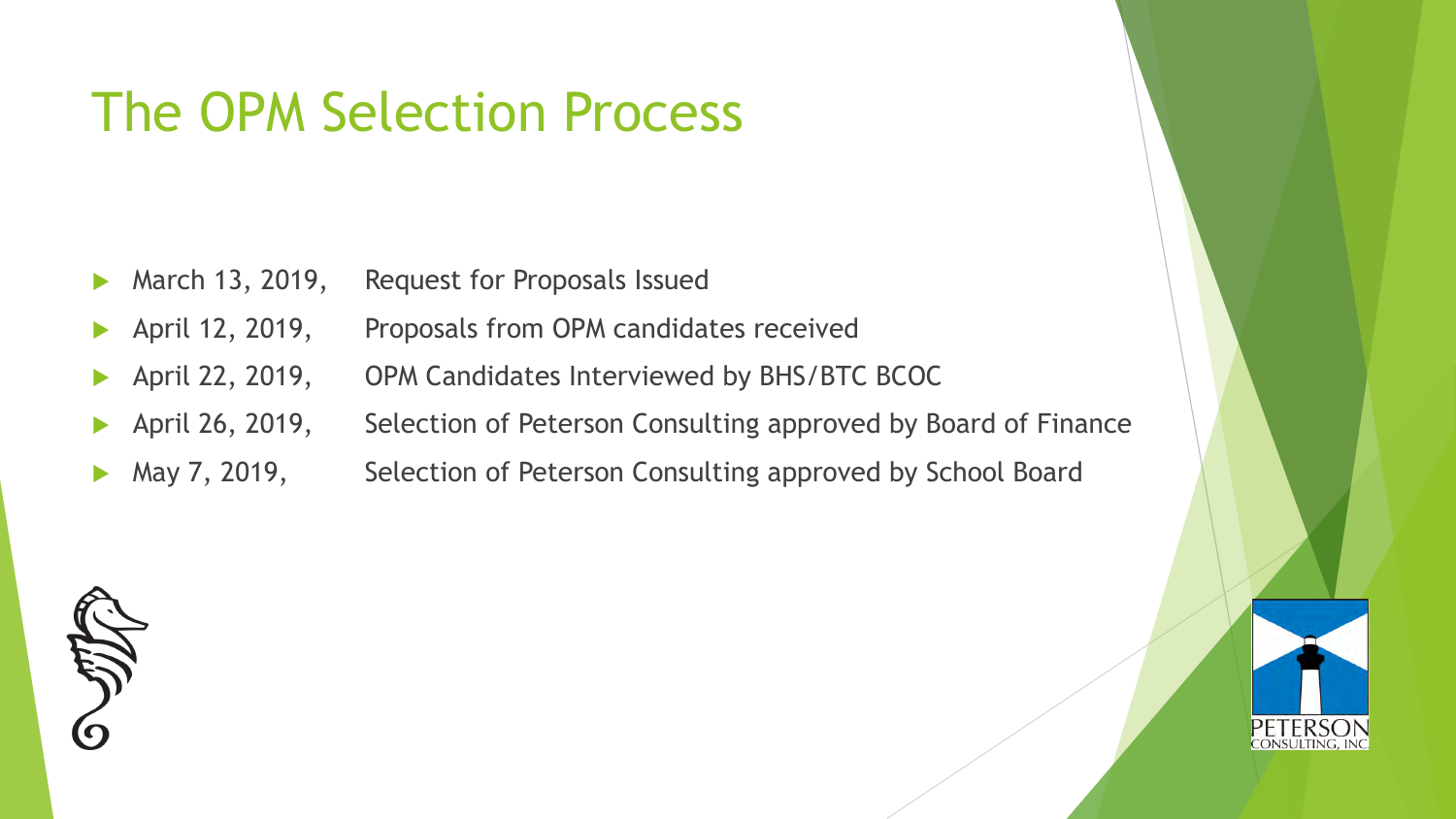#### Who (and what) is Peterson Consulting?

- ▶ A local, independent consulting firm specializing in **planning and managing large capital projects for institutional clients.**
- Founded by Tom Peterson in January, 2003
- Based in Burlington
- u Currently 3 full-time employees
- Clients include, among others
	- **Chittenden East Supervisory Union**
	- Winooski School District
	- University of Vermont Medical Center
	- Champlain College
	- Green Mountain Transit

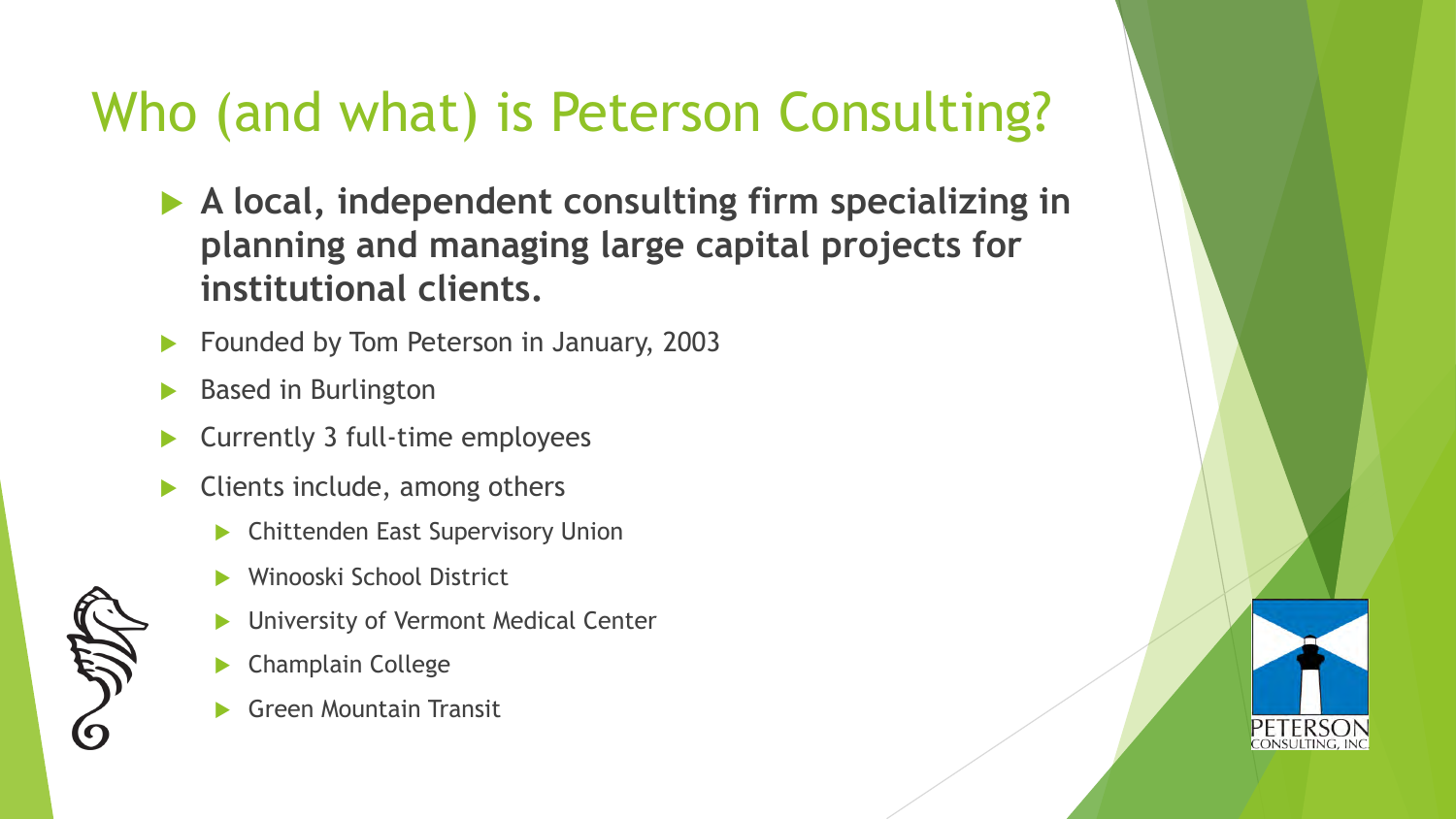#### Brewster Pierce School HVAC Replacement



SSP

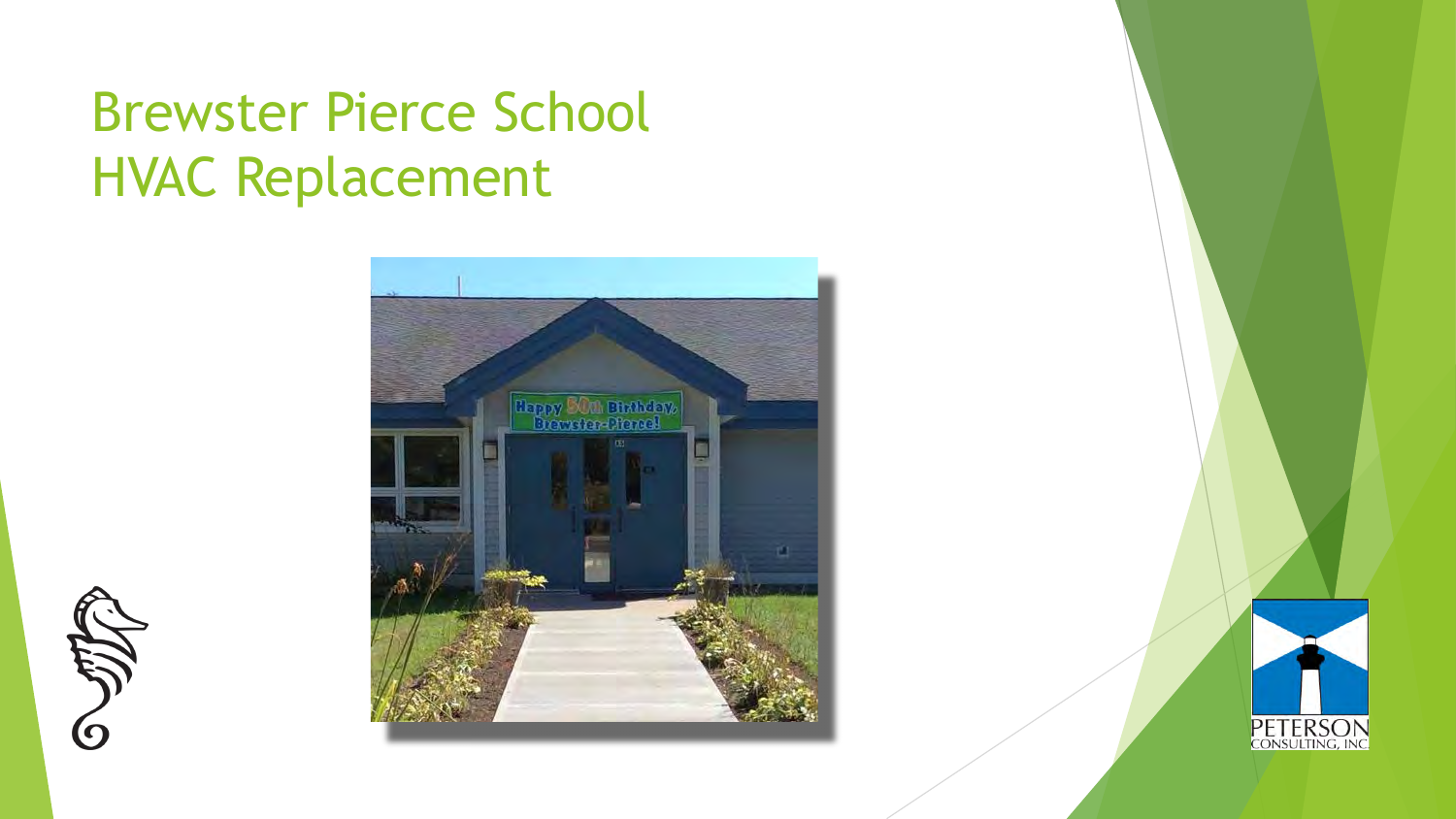#### Winooski School District

New Head Start Space







SSI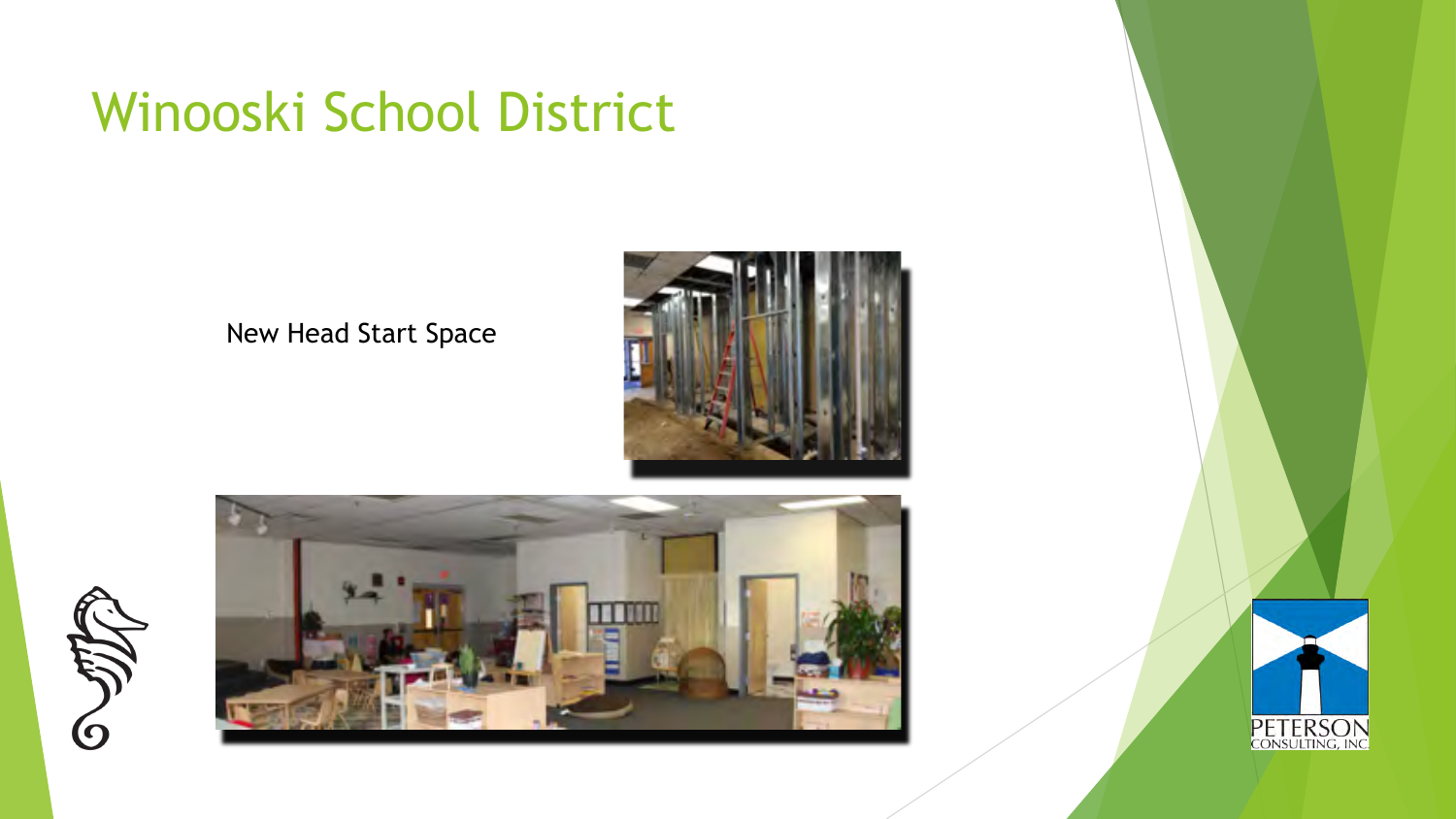#### Representative Projects Include…..

Champlain College Res-Tri



SST<br>O

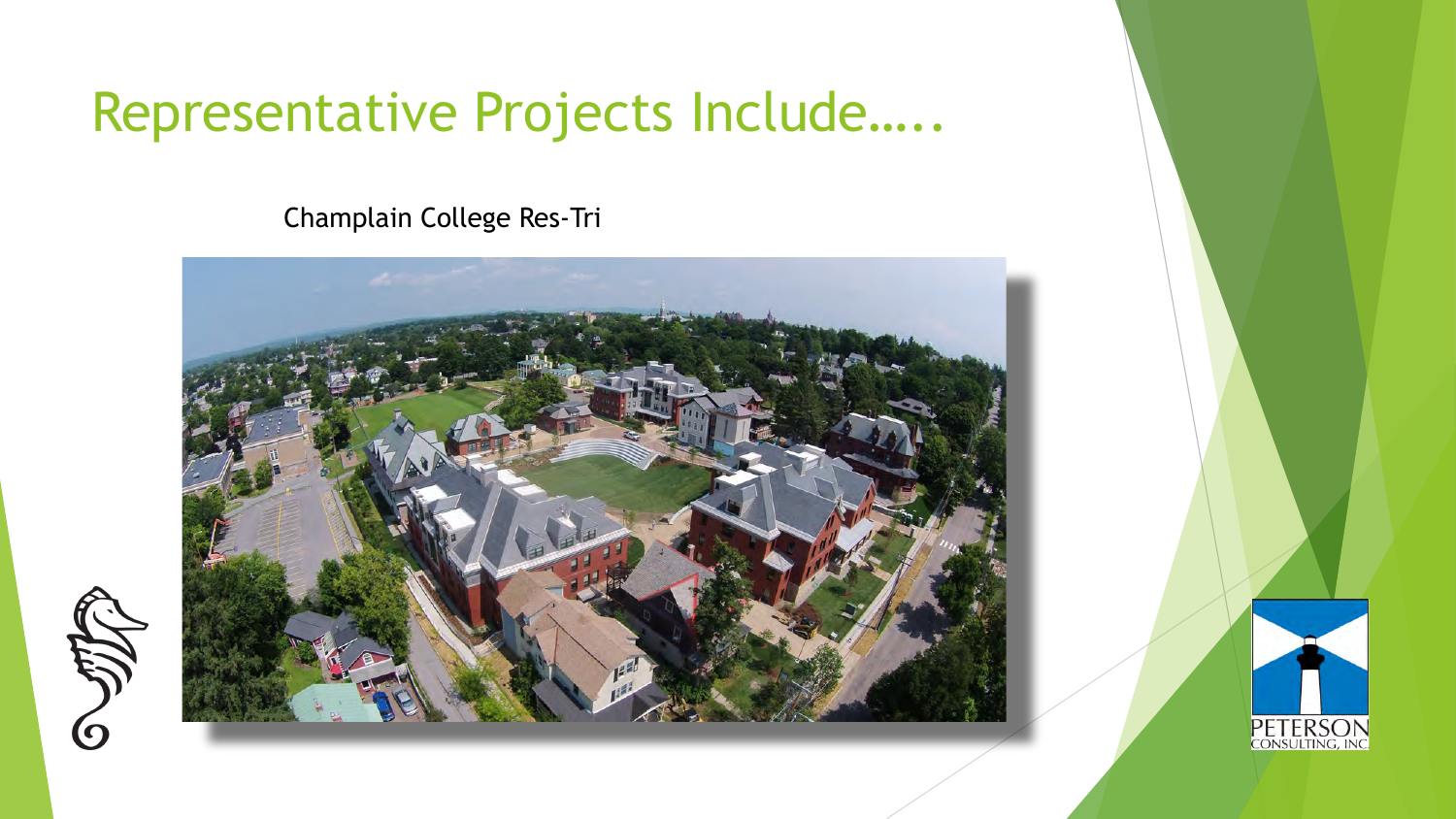#### Downtown Transit Center



SS

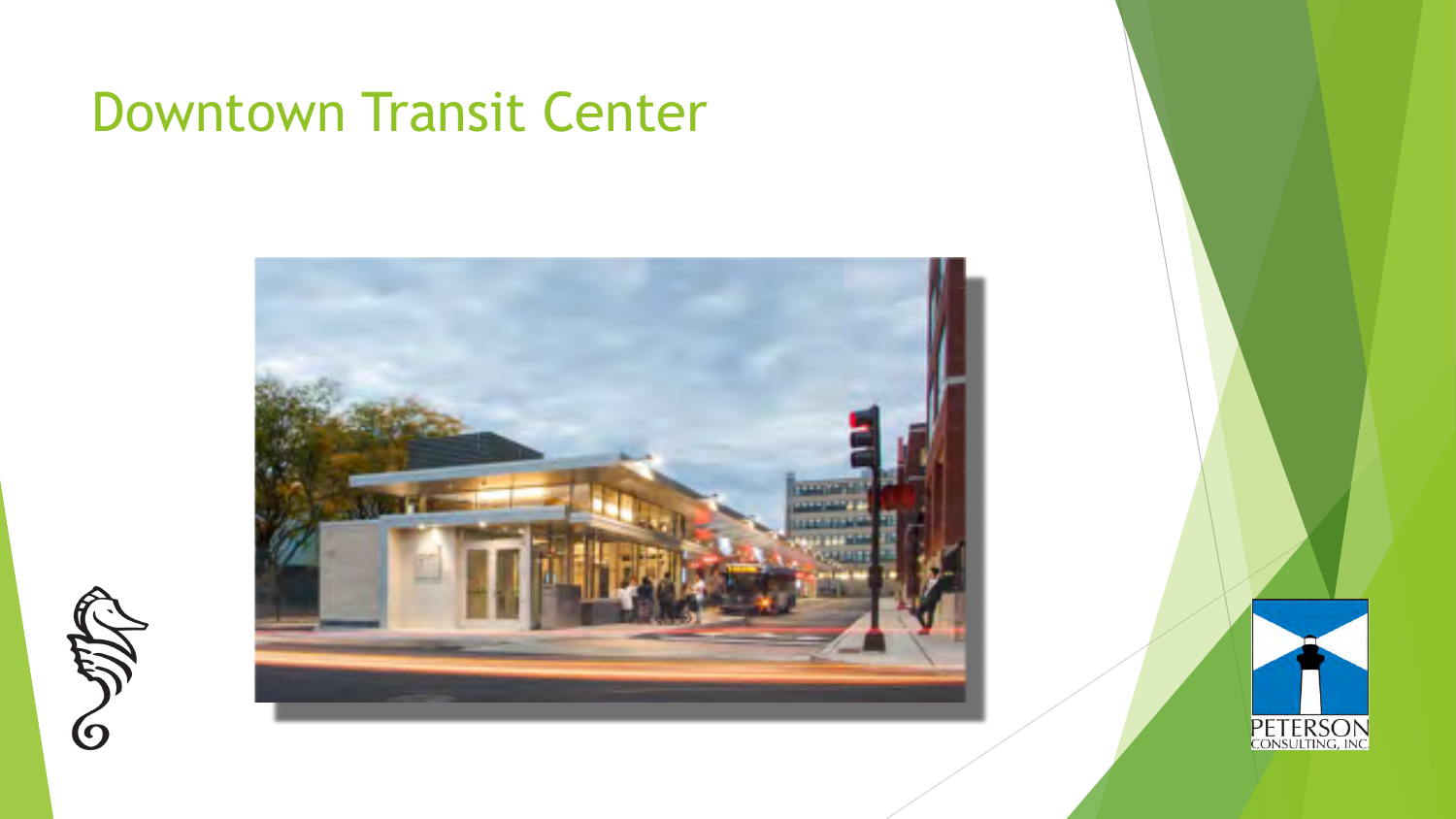**Your Owner's Project Manager's Contact Info**

**Send your questions and comments to the BHS/BTC Building Construction Oversight Committee (BCOC)**

**C/O Tom Peterson**

**Peterson Consulting, Inc.**

**Email: [tom@pcivt.com](mailto:tom@pcivt.com)**

**Phone: 802-324-4885**

**Website: www.pcivt.com**



We will consolidate questions and periodically post responses on the project website.

[https://www.bsdvt.org/2019/04/29/bhs-reenvisioning-planning-and-construction](https://www.bsdvt.org/2019/04/29/bhs-reenvisioning-planning-and-construction-update/)**update/**

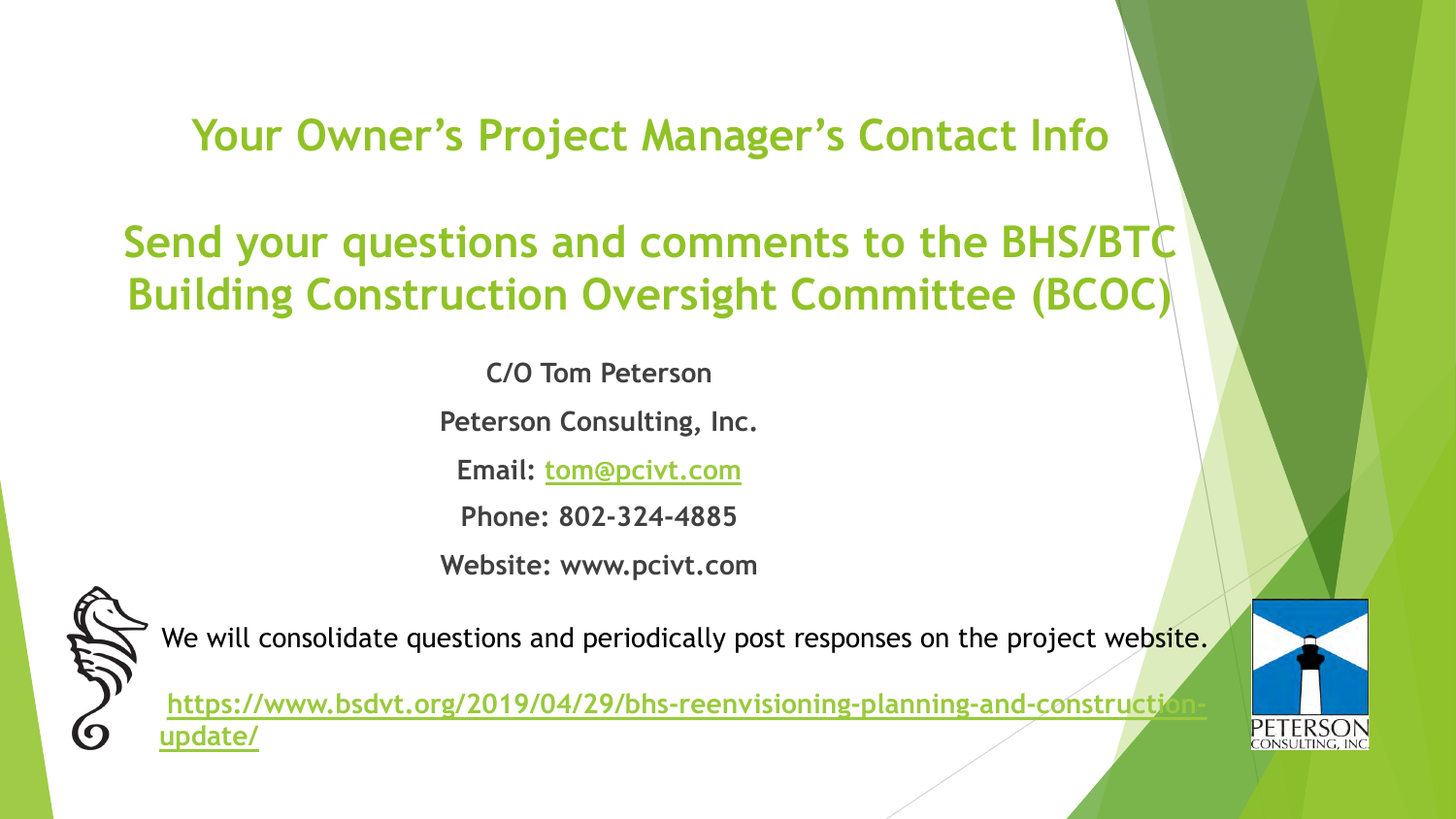#### What has been happening since the November bond vote?

- **Selection of security consultant**
- u **Selection of Owner's Project Manager**
- Integrative design workshop
- **Security workshops**
- **Selection of Construction Manager**
- **Environmental testing**
- **Preliminary permitting activity**
- u **Design charrettes with faculty and staff**
- u **Design charrettes with faculty and staff**
- **Schematic Design complete!**

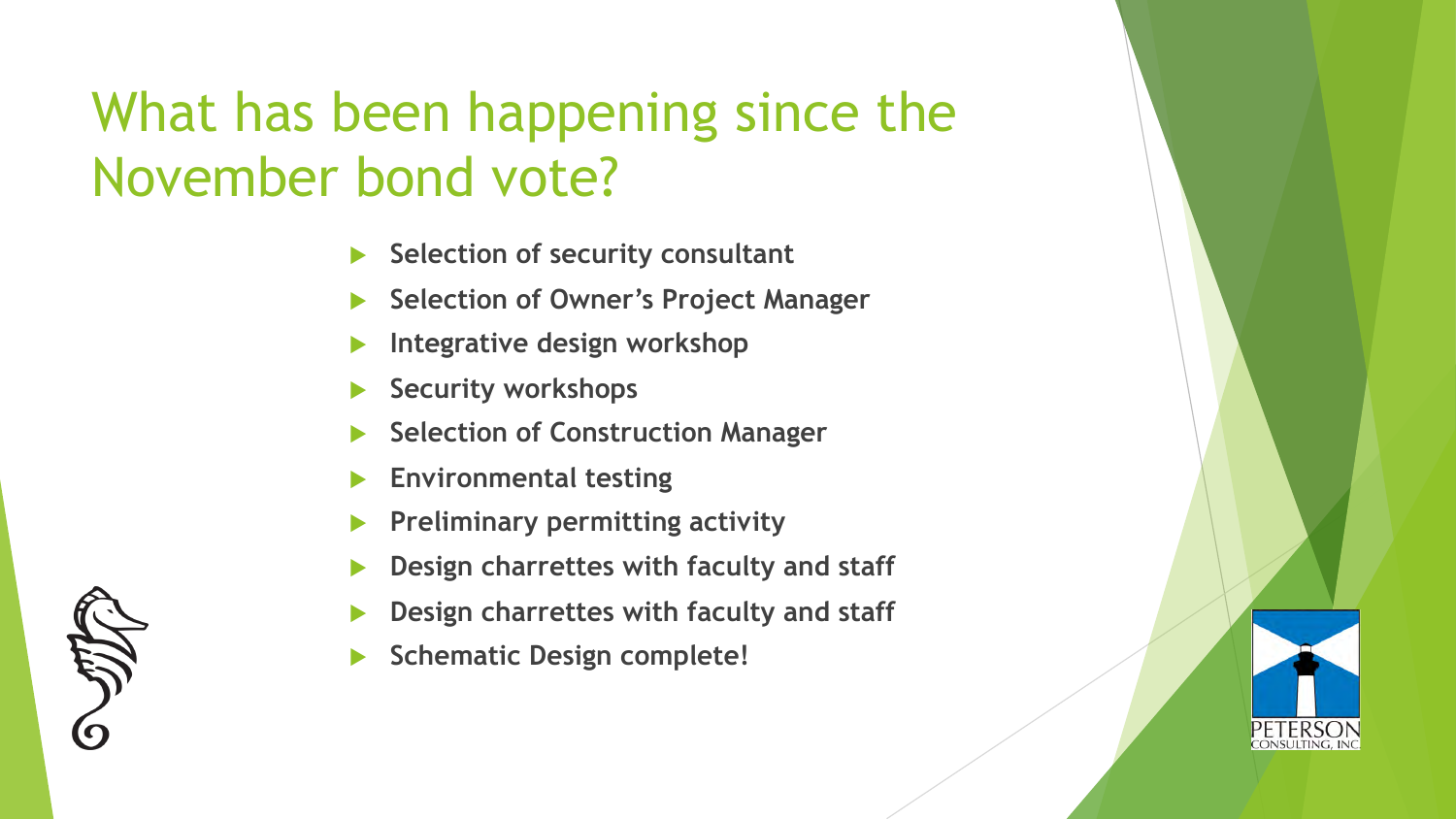# Creating the wish list…..

SST.



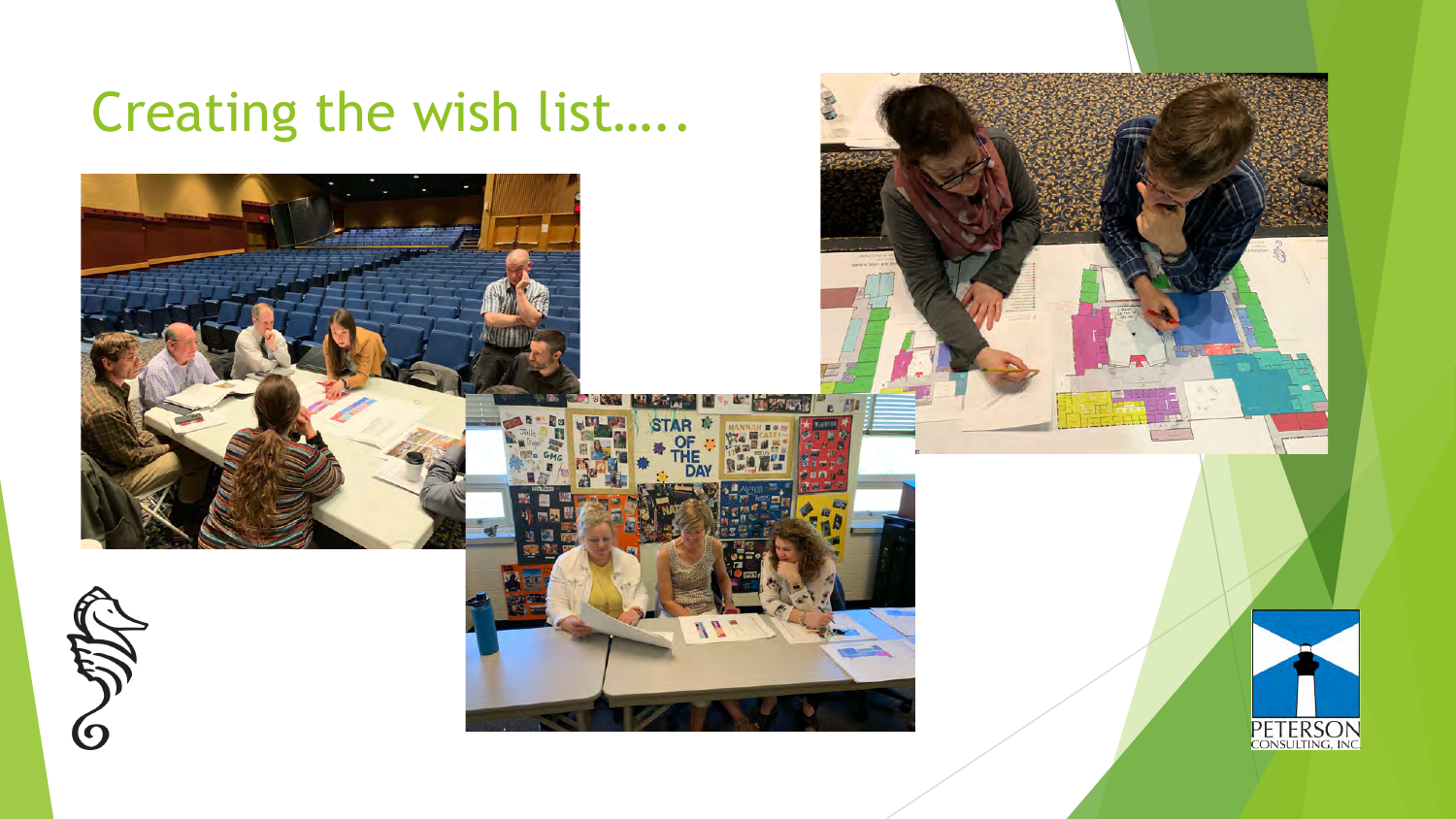# Design Disciplines & Consultants

- Architect & their consultants Black River Design
	- **Structural Engineering Engineering Ventures** 
		- **Geotechnical** Haley-Aldrich
	- **Civil Engineering Krebs & Lansing**
	- **MEP Engineering LN Consulting** 
		- **Energy Modeling The Second Law**
	- Site/Landscaping Wagner-Hodgson
	- u **CHPS Consultant** James Carr
	- Acoustical Engineering **RSG**
- u **BSD's Consultants**
	- **Owner's Project Manager State Peterson Consulting**
	- **Commissioning Cx Associates**
	- u **Environmental** ATC
	- **Traffic** RSG
	- Security (CPTED) Margolis-Healy

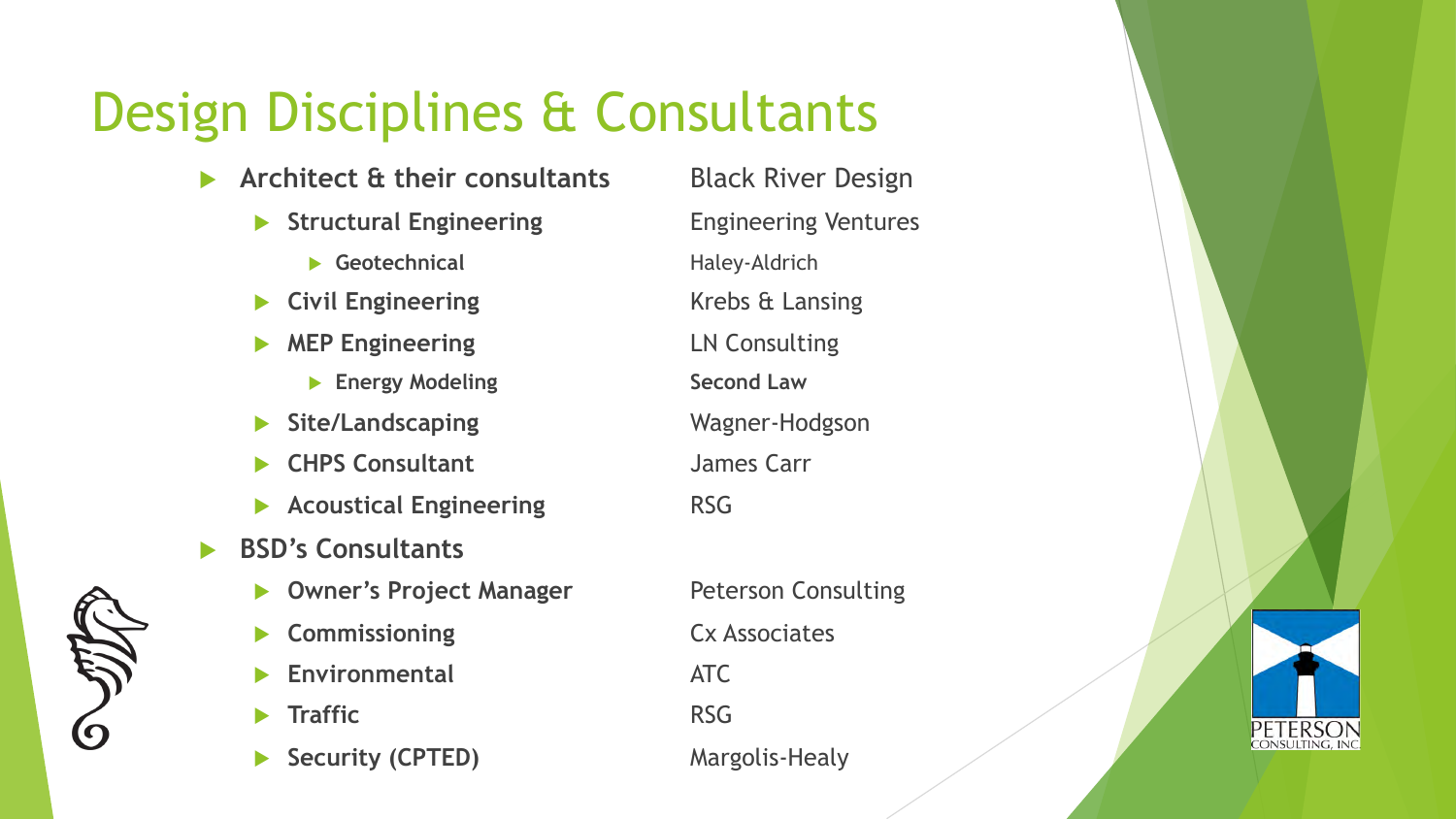#### Project Milestone Reached

- ▶ Schematic Design (SD) completed this week!
- **Plans sent to Whiting-Turner for pricing**
- ▶ SD estimate is due on August 19
- ▶ SD and SD estimate must be presented to the **Board of Finance and the School Board**



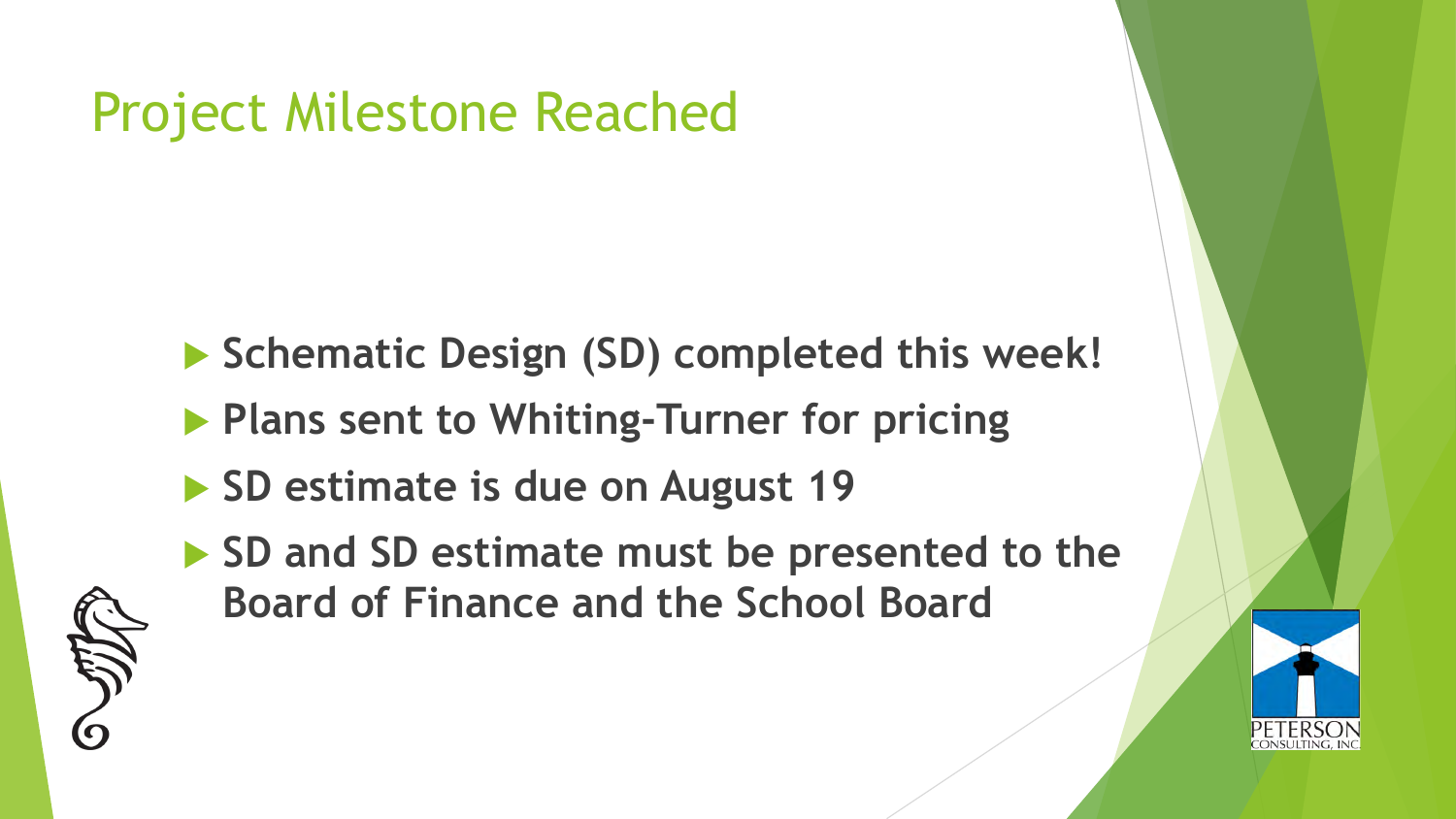# Updates from the ground up

- ▶ Structural Engineering Ventures
	- **Initial geotechnical investigation indicates a very unfavorable seismic class "E".**
	- **This has serious implications for structural design that could negatively affect the budget.**
	- **Order of Magnitude: ~ \$500k +**
	- **More extensive geotechnical investigation is being conducted in order to:**
		- **See if the initial classification is accurate**
		- **Explore options for improving the classification in order to reduce structural costs**
		- **Cost of additional geo-tech ~ \$58,500**
		- **Results expected by mid-August**



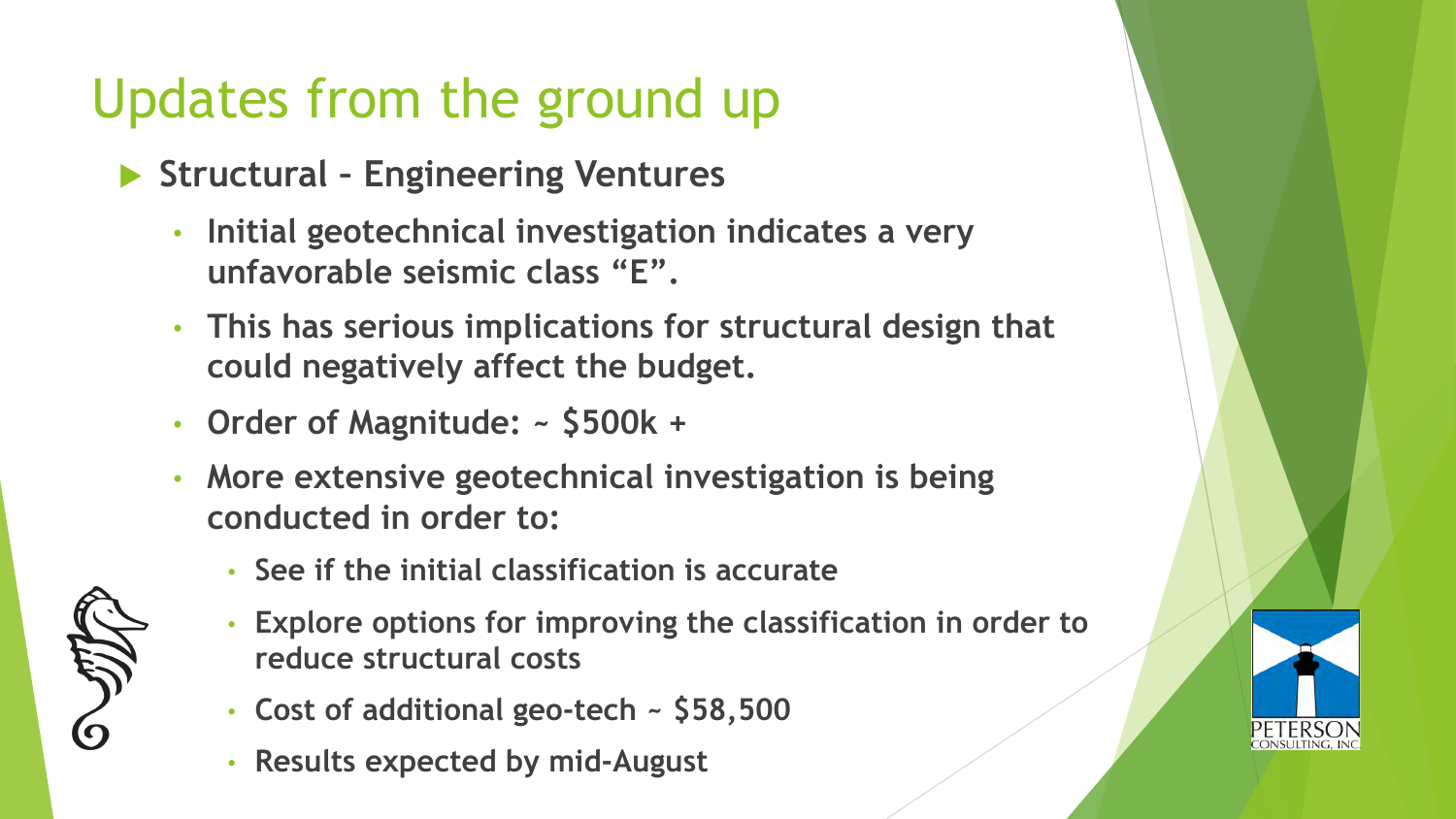# Civil Engineering – Krebs & Lansing

- **Storm water treatment**
- **Water supply**
- **Sanitary Sewer**
- u **Roads and walkways**
- **F** Traffic
- **K** Grading
- State and Local permitting



- **Exercise Status** 
	- ▶ SD complete
	- **Preliminary permitting activities started**

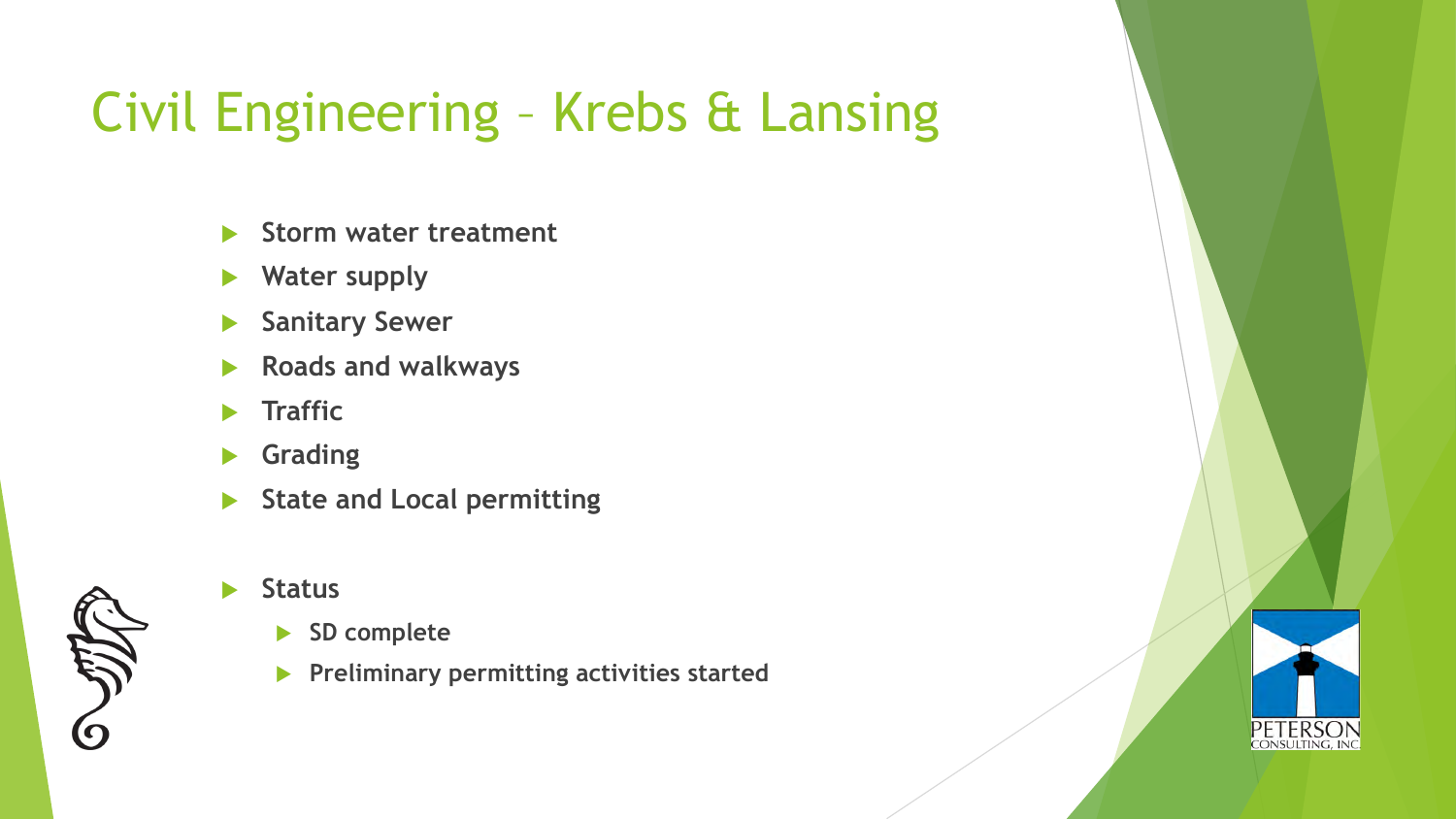#### Landscaping – Wagner Hodgson

- **Plantings**
- **EX Close coordination with civil**
- **Site features** 
	- **Seating walls**
	- **Bike storage**
	- u **Surface colors & textures**
	- **Dutdoor classroom**



- **Example 15** 
	- ▶ SD complete
	- **Preliminary permitting activities started**

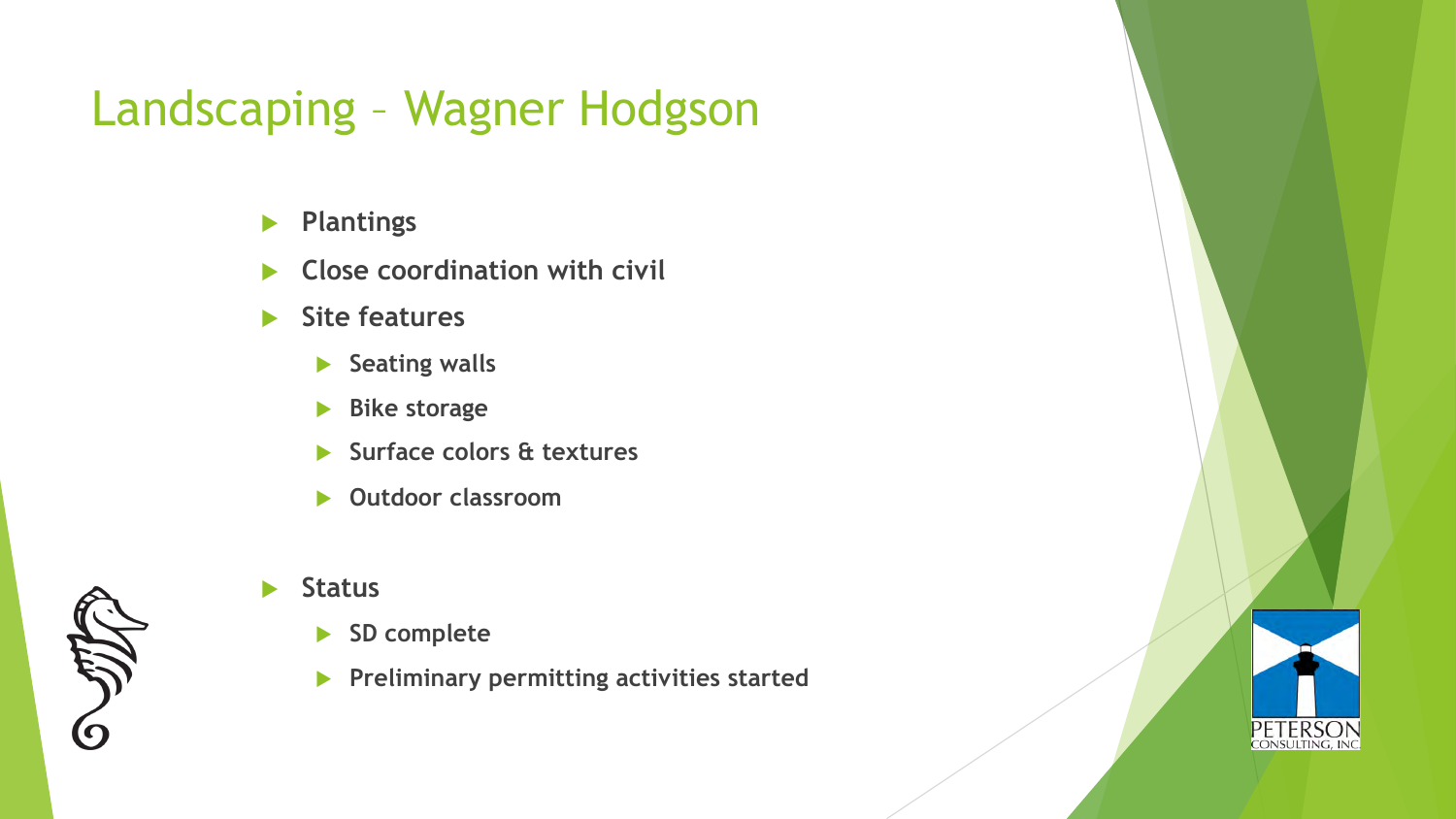### Environmental – ATC Group Services

- **ATC is working directly for the BSD**
- u **Phase 1 and Phase 2 Environmental Assessments**
	- Sampling and testing of various building materials
	- **Sampling and testing of site soils**
- u **Status**

u

- u **Building material report is due by the end of July**
- Initial Limited Phase II soils report received this week (July 15, 2019)
	- **Report is under review by the project team**
	- **Report shows findings and indicates further testing is required**
- The project team will review further and report the course of action at the next **BCOC meeting**

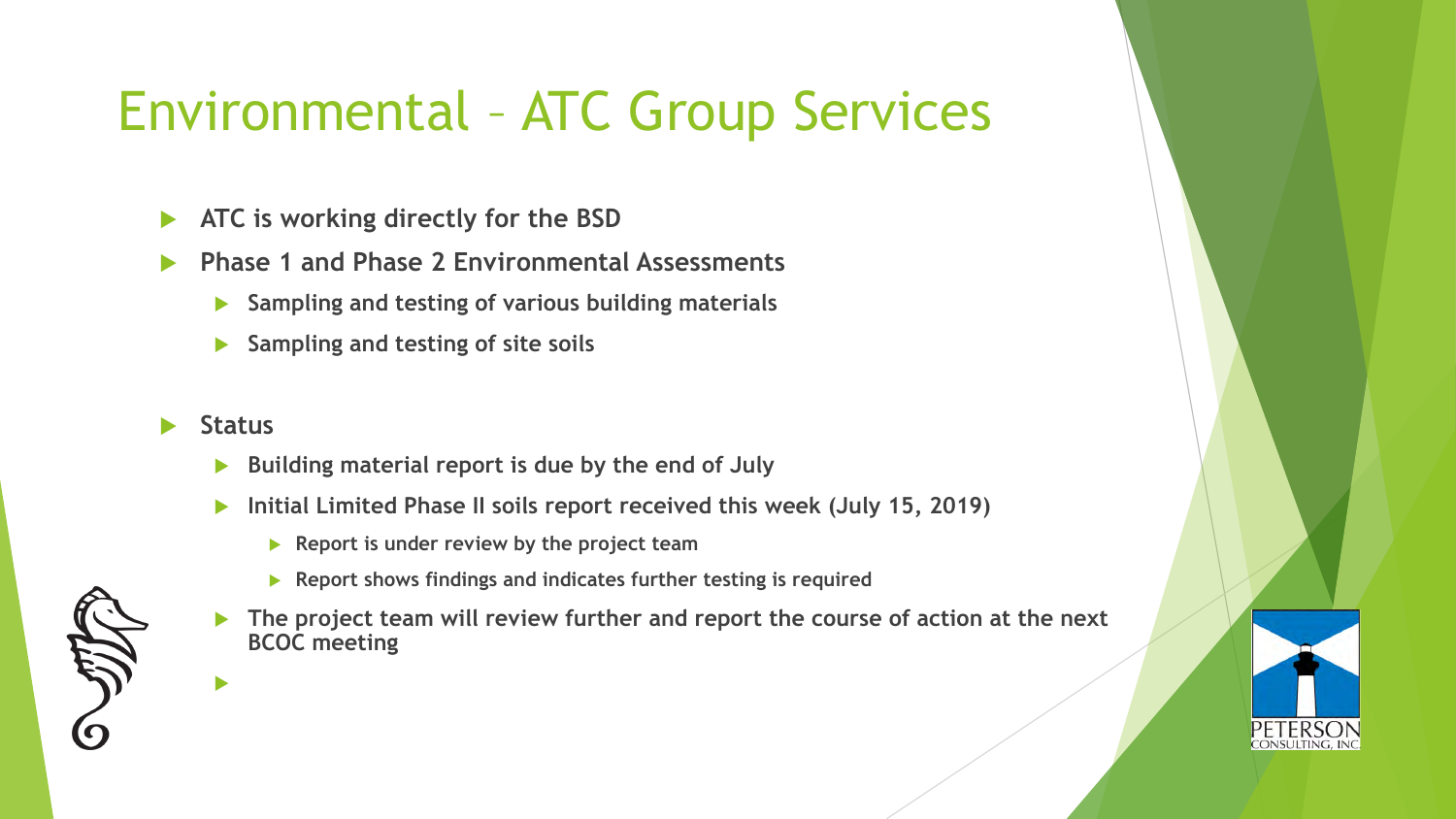#### Traffic – Resource Systems Group (RSG)

- **RSG** is working directly for BSD to perform a minor traffic study and they **are working for BRD for acoustical studies related to CHPS requirements.**
- **Traffic study commissioned to look at possible impacts of new configuration**
- **Project as planned is not a change of use and will not generate additional trips and therefore no more extensive traffic studies should be required.**
- ▶ The study was just received today (July 18, 2019) and has not been **reviewed by the team.**
- u **New bus drop-off configuration reviewed with Green Mountain Transit and we have secured their endorsement of the concept.**

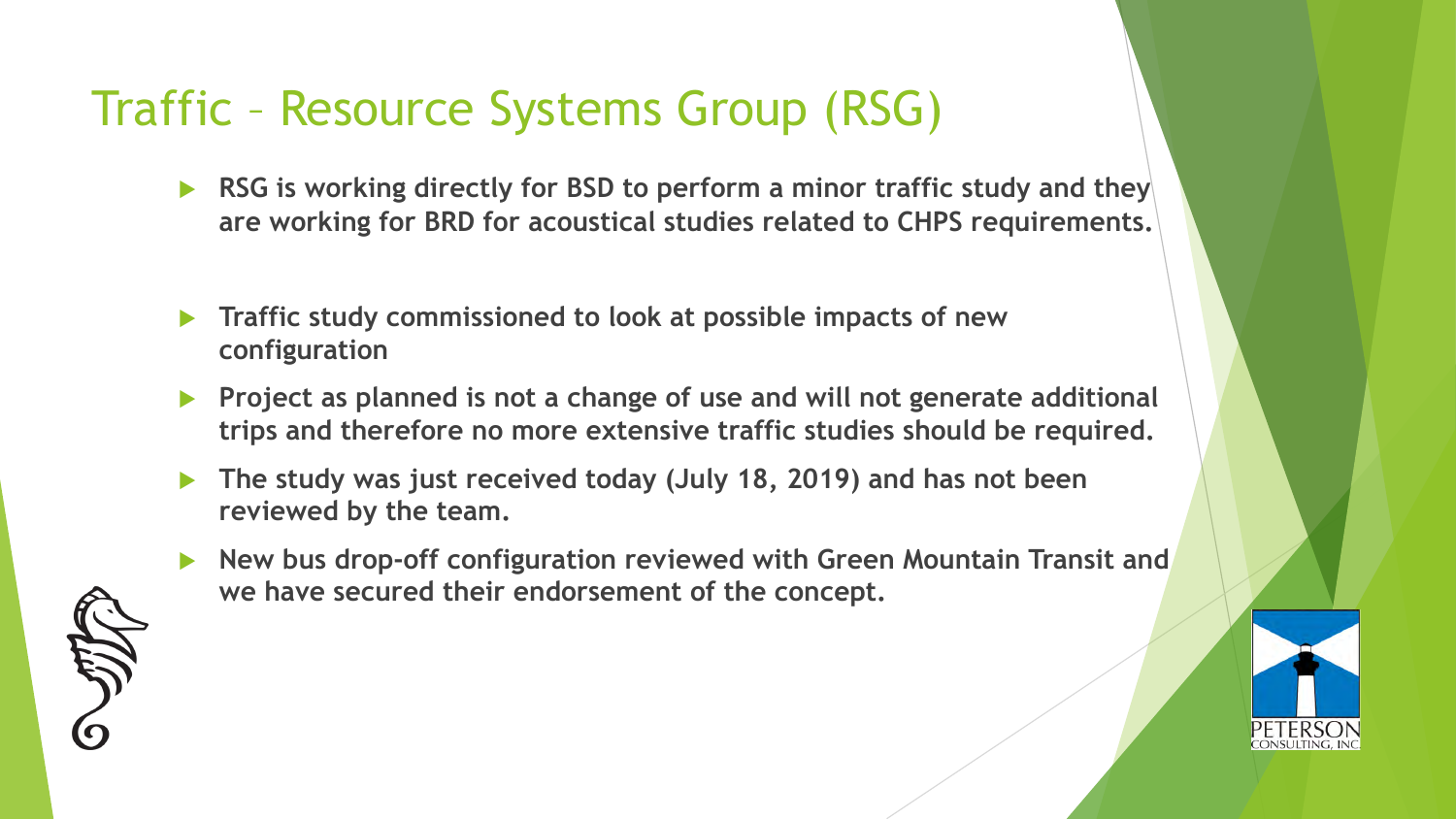#### Mechanical, Electrical & Plumbing –MEP) LN Consulting

- Basis of design for the HVAC presented on July 8, 2019.
- This information was incorporated into the SD set that is now being priced.
- u **Review of plumbing and electrical designs scheduled for subsequent OAC mtg.**